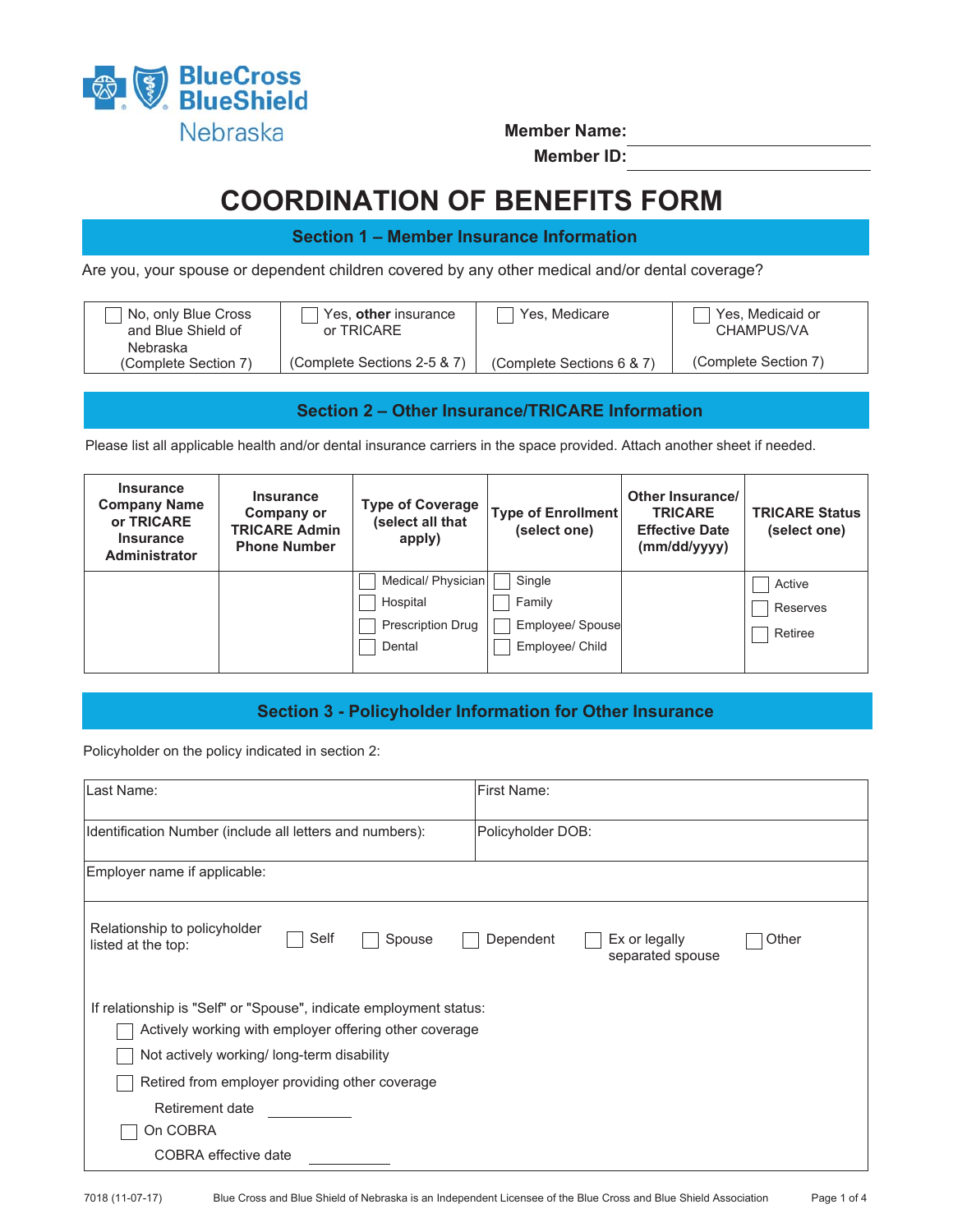#### **Section 4 - Covered Persons**

Complete the following information for all persons covered under the other policy. Attach a separate sheet if needed.

| <b>Covered Person First and Last Name</b> | Relationship to the<br>policyholder in Section 3<br>(i.e. self, spouse, child, step-child,<br>custodial parent) | Date of Birth<br>(mm/dd/yyyy) Medicare or | Mark if<br>covered by<br>Medicaid | Mark if<br>dependents are<br>covered under<br>court order |
|-------------------------------------------|-----------------------------------------------------------------------------------------------------------------|-------------------------------------------|-----------------------------------|-----------------------------------------------------------|
|                                           |                                                                                                                 |                                           |                                   |                                                           |
| 2.                                        |                                                                                                                 |                                           |                                   |                                                           |
| 3.                                        |                                                                                                                 |                                           |                                   |                                                           |
| 14.                                       |                                                                                                                 |                                           |                                   |                                                           |
| 15.                                       |                                                                                                                 |                                           |                                   |                                                           |
| 16.                                       |                                                                                                                 |                                           |                                   |                                                           |

## **Section 5 - Parents that are Divorced, Legally Separated or Never Married**

Only complete this section if dependent children are covered under the other policy and the parents are divorced, legally separated or were never married.

| If there is a legally binding agreement for health<br>care expenses, who is responsible?<br>Attach a copy of the court order. | Mother | Father | Joint<br>Responsibility | Legal<br>Guardian |
|-------------------------------------------------------------------------------------------------------------------------------|--------|--------|-------------------------|-------------------|
| If there is no legally binding agreement for health<br>care expense, who has primary custody?                                 | Mother | Father | Joint Legal<br>Custody  | Legal<br>Guardian |

#### **Section 6 - Medicare Enrollee Information**

| <b>Beneficiary Name</b>                   | Medicare ID | <b>Employment Status</b>     | Coverage<br>Type           | <b>Effective Date</b><br>(mm/dd/yyyy) | Medicare<br><b>Entitlement Reason</b>   |
|-------------------------------------------|-------------|------------------------------|----------------------------|---------------------------------------|-----------------------------------------|
|                                           |             | Employed<br>Retired<br>Date: | Part A<br>Part B<br>Part D |                                       | Age<br><b>Disability</b><br><b>ESRD</b> |
|                                           |             | Employed<br>Retired<br>Date: | Part A<br>Part B<br>Part D |                                       | Age<br><b>Disability</b><br><b>ESRD</b> |
| <b>Section 7 - Policyholder Signature</b> |             |                              |                            |                                       |                                         |

**Signature** 

Daytime Phone Number:

**Date**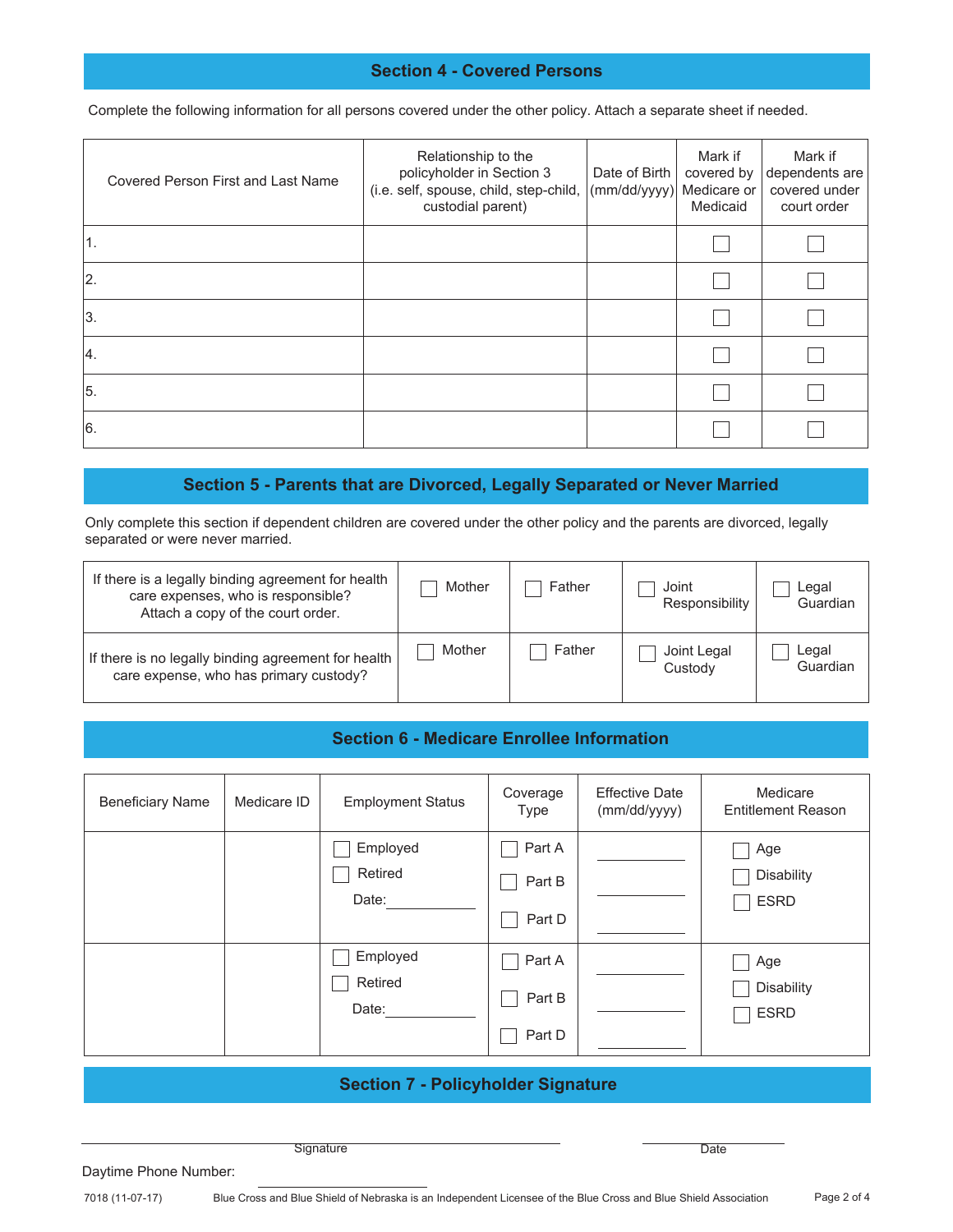

# **Instructions for Coordination of Benefit Form**

Coordination of Benefits (COB) applies when more than one insurance company provides you and/or your family members with health care benefits. COB is applicable to you and all family members that are covered under your current health and/or dental plans.

The following instructions can be used to assist you in filling out the attached COB form.

 Complete and submit the attached hard copy, which can be mailed or faxed back to us. Mail to: Blue Cross and Blue Shield of Nebraska PO Box 3248

 Omaha NE 68180-0001 Fax to: 402–392-4126

#### **Section 1 – Member Insurance Information:**

If you or any of your dependents are not covered under another health or dental plan, answer No and skip to Section 7. Please sign and date and provide a daytime phone number so we can contact you if we have any questions. Your form will need to be returned to us at the address or fax number above.

If you or any of your dependents are covered under another health or dental plan, please select Yes to all other answers that apply.

If you answered "Yes, **other insurance or TRICARE"**, complete Sections 2 – 5, and 7. If you answered "Yes, Medicare", you will need to compete Sections 6 and 7.

If you answered "Yes, Medicaid or CHAMPUS/VA", you only need to complete Section 7.

#### **Section 2 – Other Insurance/TRICARE Information:**

You only need to complete this section if you answered **"Yes, other insurance or TRICARE"** in Section 1. Please provide the name and phone number of the other health and/or dental companies that cover you and/or your dependents. Indicate the type of coverage, type of enrollment and effective date. Please select all that apply to you and your family.

If covered under TRICARE, in addition to the coverage and enrollment type questions, please provide status and effective date. Effective date only needs to be provided for active and retiree status.

If you have coverage with more than two other insurance companies, please attach a sheet including all the information indicated.

#### **Section 3 – Policyholder Information of Other Insurance:**

Complete this section if you answered **"Yes, other insurance, or TRICARE"** in Section 1. This information pertains to the additional insurance coverage you or your dependents have with another insurance company (as indicated in Section 2).

Please provide the policyholder's first and last name, identification number of the other insurance, date of birth, and employer, if applicable. Select the relationship to the policyholder and their employment status.

For example, if your spouse has additional coverage through their employer, your spouse would be the policy holder; their relationship to you would be spouse. In this example, they would mark "Actively working with employer offering other coverage."